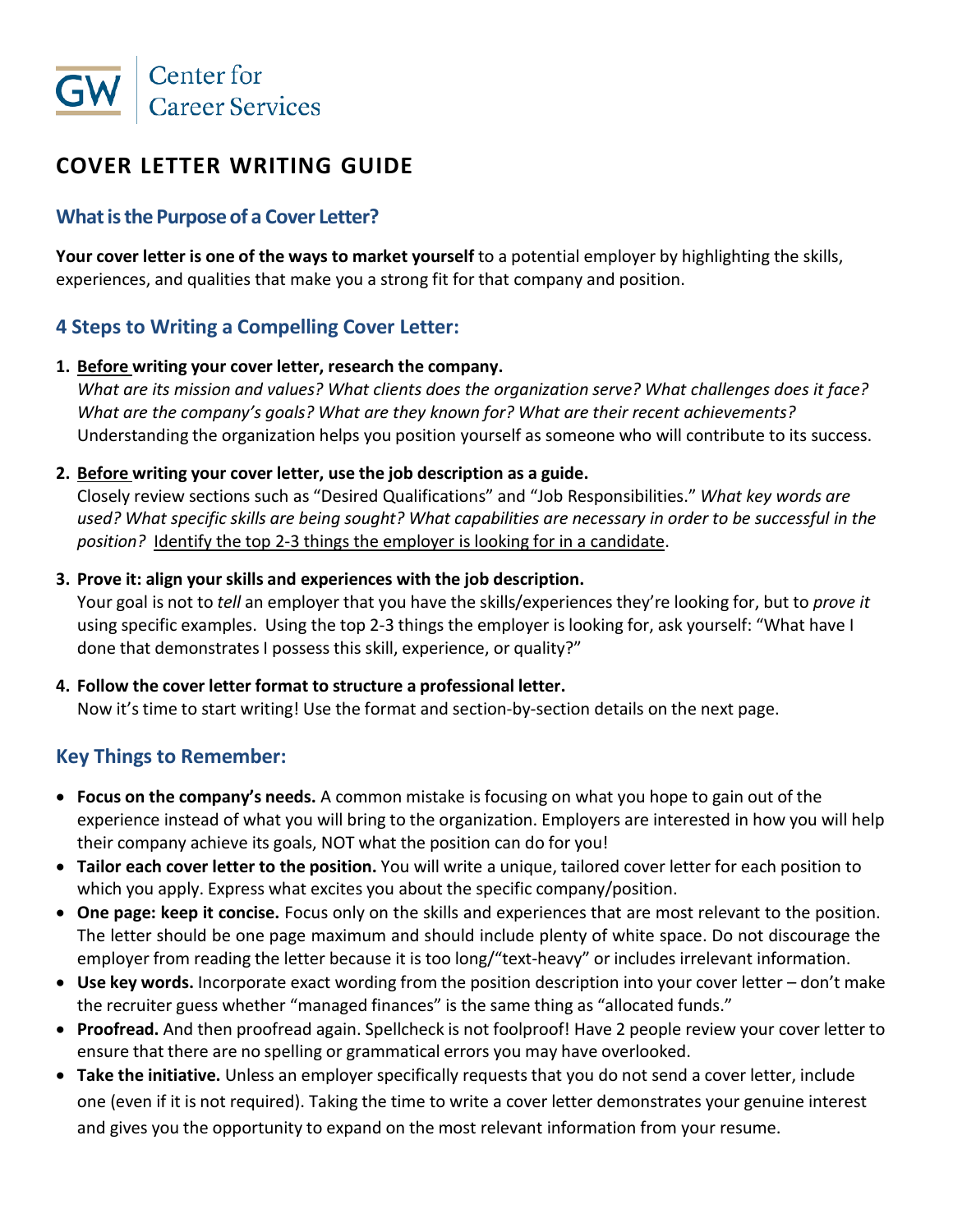| Use the same header    |
|------------------------|
| that's on your resume  |
| for a consistent look. |

Street, Apt. • City, ST Zip • telephone • email • LinkedIn address



The following information should be included in the first paragraph:

- Start with a HOOK. Demonstrate research of the company. Why are you interested in this position/company? Be specific and tie your interest back to your experience (ex: a company initiative that is related to work you do with a student organization). Do NOT simply cut and paste a blurb from the website.
- The position for which you are applying (if you are not applying to a specific position, include your areas of interest within the organization).
- If you learned about the position/company through a personal connection (ex: a recruiter, GW alum, guest speaker in one of your classes, family friend), mention the person's name if they are OK with that; DO NOT exaggerate the relationship. If you are writing to someone you already know, remind them of how you know each other.
- Where you go to school, what degree you're earning, & what year you are.

#### **Paragraph #2: PROVE YOU HAVE RELEVANT EXPERIENCE (This can be 2 short paragraphs)**

- Choose 2-3 specific examples you can include that *prove* to the employer that you have the top 2-3 things the employer is looking for based on the job description.
- Do NOT start the paragraph with a "filler sentence" (ex: "*I believe my internship and academic experience have prepared me well for this position*"). Your first sentence should get to the point quickly and should include something interesting that makes the employer want to keep reading (ex: "*In my recent Entrepreneurship class, I created a business plan with a team for a gaming app called Pokémon Go that also promotes activity/exercise*").
- Do NOT copy the bullet points from your resume! Your cover letter allows you to talk about your accomplishments in more of a narrative/story form and can include more detail than your resume bullet points.
- Your examples can come from work experience, internships, campus leadership positions, course projects/papers, volunteer experience, or entrepreneurial activities.
- You can divide this section into two paragraphs if you have a great deal of relevant experience, but make sure that the MOST relevant experience appears first. You can also use bullet points to emphasize your relevant qualifications in this section, but do not copy/paste from your resume.

#### **Paragraph #3: CLOSING**

- Briefly summarize your qualifications for the "final sell."
- State that you are very interested in the organization and would appreciate the opportunity to interview.
- Thank them for their time and consideration.

Sincerely,

Your First and Last Name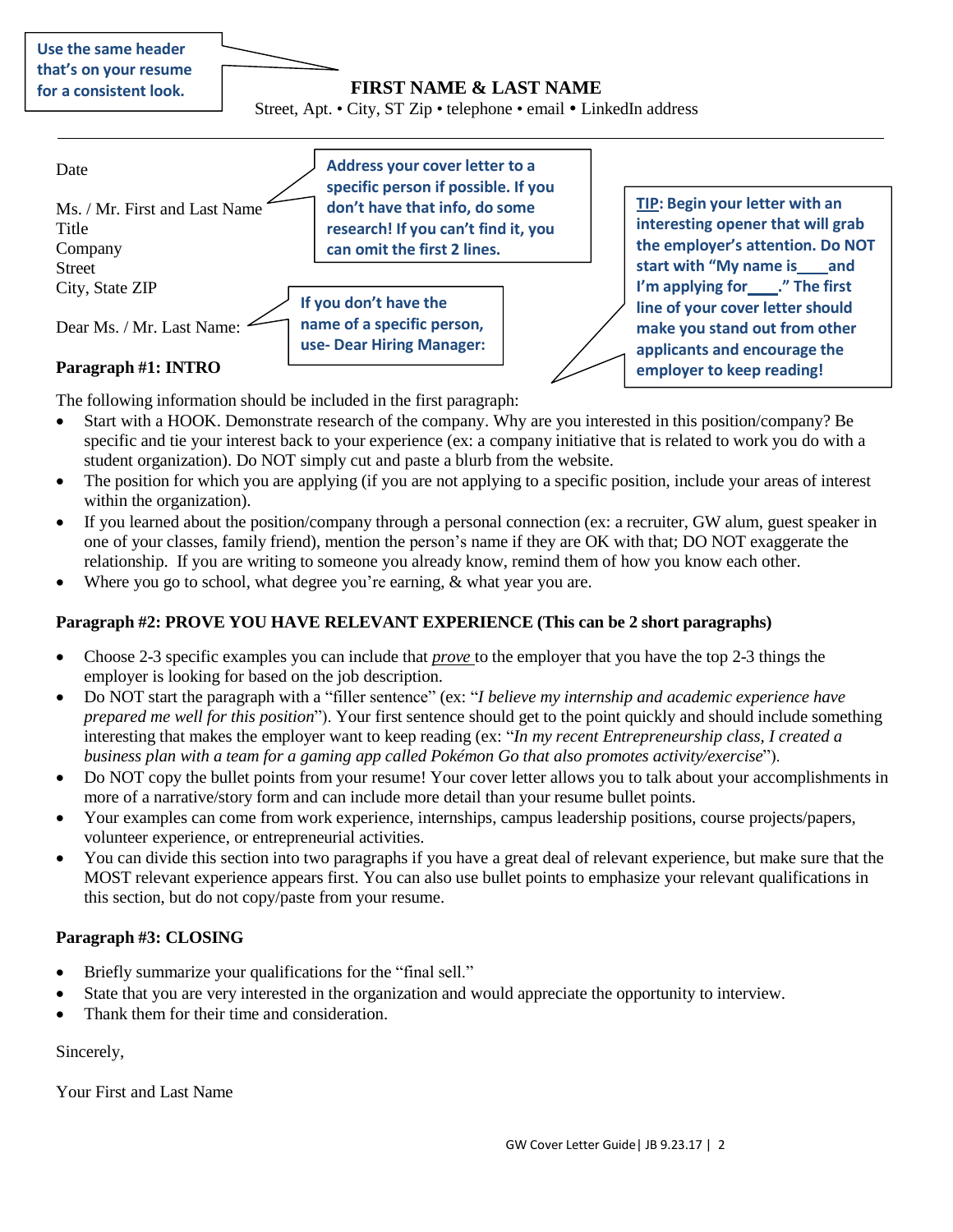Use the same header that's on your resume for a consistent look.

## **MARTHA WASHINGTON**

2350 H St. NW, Washington, DC 20052 | 202-994-2787 | mwashington@gwu.edu

| December 1, 2017<br>Daniel Mack<br>Progressive Policy Institute<br>1200 New Hampshire Ave. NW | Address your cover letter to a specific person if possible-do some<br>research to find that info! If you can't find it, you can include a<br>generic title such as Internship Coordinator. |
|-----------------------------------------------------------------------------------------------|--------------------------------------------------------------------------------------------------------------------------------------------------------------------------------------------|
| Washington, DC 20036                                                                          | If you don't have the name, use Dear Hiring Manager/                                                                                                                                       |
| Dear Mr. Mack:                                                                                | Internship Coordinator (for internships).                                                                                                                                                  |

My grandfather was an activist. His stories first exposed me to progressive values at a young age, which were then fortified by my elementary school teacher. She spoke of people coming together to advocate for important causes, specifically those relating to promoting public education and building technical skills for immigrant children and those with disabilities. I have continued their legacy through my commitment to volunteer work and public policy coursework. When I saw the Public Affairs internship posted on Handshake, our GWU jobs database, I was excited because of the opportunity to support your organization's emphasis on advocating for progressive causes related to education. I am impressed because of your demonstrated success in implementing ideas into policy and promoting bipartisanship in the government. One of the Progressive Policy Institute's projects focuses on reinventing American education and ensuring that it adapts to the developing knowledge economy. I would like to support that effort.

As a junior at GW studying political communication, I am looking to gain practical policy experience related to education. My coursework in political communication and my experience at the GW Writing Center as a writing consultant have prepared me for the kind of work needed for this position. I have strengthened my verbal and written communication skills. Meeting with more than 10 students daily who often have pressing deadlines, I edit a variety of written works, including research papers, literature and book reviews. I demonstrated verbal communication skills by acting as a coach for students, empowering them to become better writers and understand effective writing techniques. Because of my genuine dedication and care for them, students often return to the writing center to meet with me, and I take great pride in developing these relationships. My experience writing concisely and editing student work will allow me to draft op-eds and press releases and compose social media messages for the Progressive Policy Institute.

Being a writing consultant also requires great attention to detail. This strength has been reinforced through my coursework in Newswriting and Reporting, International Security Policy, and Media and Foreign Policy. These courses have allowed me to see the application of course material to real-world issues. Currently, in International Security Policy, one of my main assignments is to compile newspaper clippings and mediated content related to an international security issue of our choice. I chose to focus on the global reactions to the rising threat of nuclear war. I often organize over 50 clippings per day into categories based on country and the nature of the response, so that I will be able to reference the content in my final paper.

My experience writing in a variety of formats and in coursework directly supports my strong candidacy for the Public Affairs Internship at the Progressive Policy Institute . I would appreciate the opportunity to further discuss my qualifications in an interview. I am available to work a total of 24 hours per week on Mondays, Wednesdays, and Fridays. Thank you for your time and consideration.

Hook–demonstrate research of company and connect it to your own interests.

-The position for which you are applying.

-Where you found the position.

-Personal information–where you go to school, your degree, year in school.

-Choose 2-3 specific examples that *prove* to the employer that you have the top 2-3 things they are looking for based on the job description—this can be done in 2 paragraphs.

-Don't just copy bullet points from your resume–tell a story and give more detail.

-Bring your experience back to employer–how can your experience make you successful?

-Experiences can be projects in courses, too! Highlighting courses that are relevant to the position shows that you have both the skills and the educational background to succeed.

-Briefly summarize your qualifications for the "final sell."

-State your interest in the company and you would appreciate the opportunity to interview.

- Share your availability.

-Thank them for their time and consideration.



**Center** for **Career Services** 

Sincerely, Martha Washington